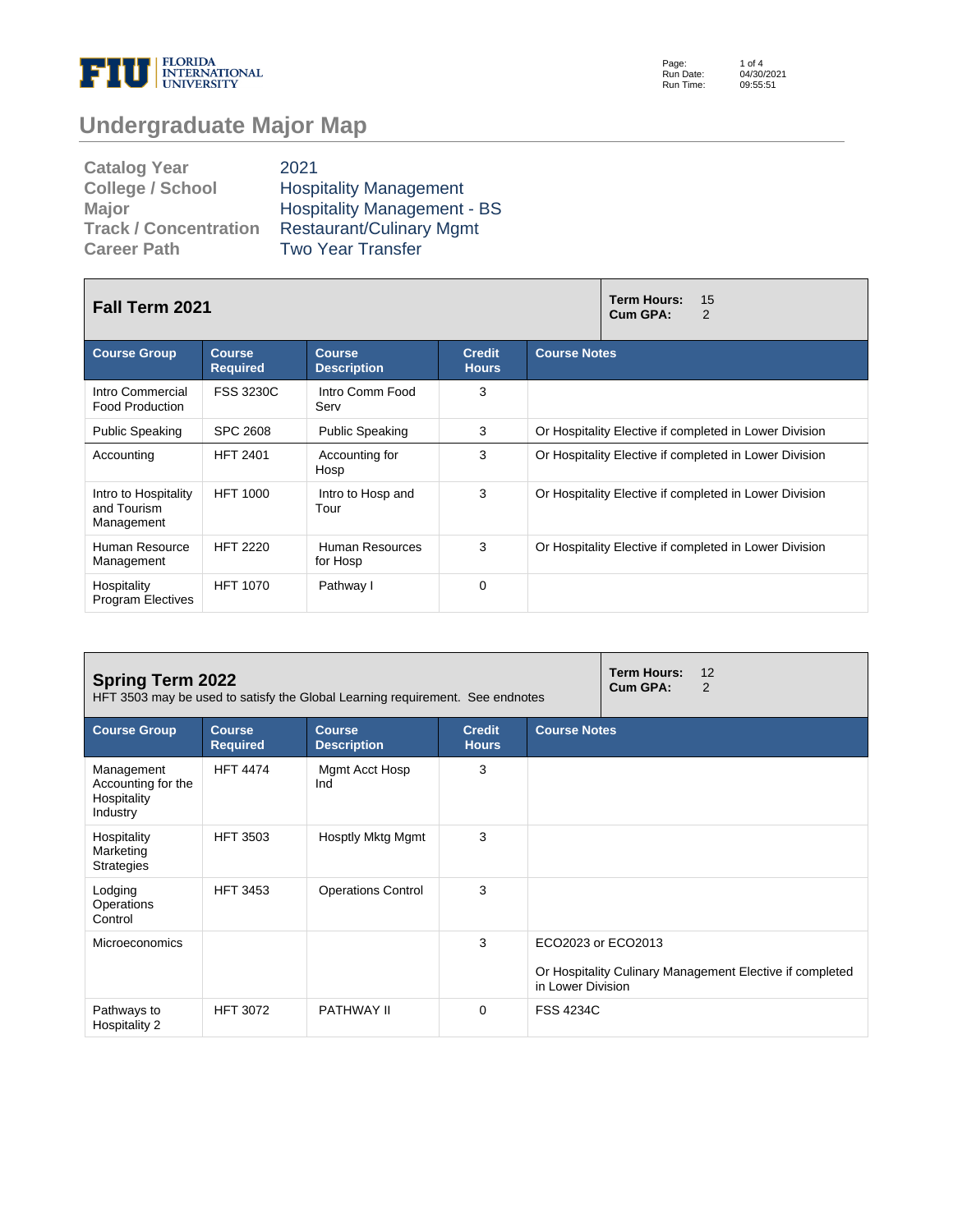

| Page:     | $2$ of $4$ |
|-----------|------------|
| Run Date: | 04/30/2021 |
| Run Time: | 09:55:51   |

# **Undergraduate Major Map**

| <b>Summer Term 2022</b><br>Use this semester to catch up on coursework if necessary. |                                  |                                     |                               | Term Hours: 6       |  |
|--------------------------------------------------------------------------------------|----------------------------------|-------------------------------------|-------------------------------|---------------------|--|
| <b>Course Group</b>                                                                  | <b>Course</b><br><b>Required</b> | <b>Course</b><br><b>Description</b> | <b>Credit</b><br><b>Hours</b> | <b>Course Notes</b> |  |
| Law for the<br>Hospitality<br>Industry                                               | <b>HFT 3603</b>                  | <b>Hospitality Law</b>              | 3                             |                     |  |
| Advanced<br>Internship                                                               | <b>HFT 4945</b>                  | Adv Intern Hsptly                   | $\mathbf 0$                   |                     |  |
| Hospitality<br><b>Program Electives</b>                                              | <b>FSS 4106</b>                  | Purchasing/Menu<br>Plan             | 3                             |                     |  |

| Fall Term 2022                                              |                                  |                                     |                               | <b>Term Hours:</b><br>Cum GPA: | 15<br>2.75 |  |
|-------------------------------------------------------------|----------------------------------|-------------------------------------|-------------------------------|--------------------------------|------------|--|
| <b>Course Group</b>                                         | <b>Course</b><br><b>Required</b> | <b>Course</b><br><b>Description</b> | <b>Credit</b><br><b>Hours</b> | <b>Course Notes</b>            |            |  |
| <b>Financial Analysis</b><br>in the Hospitality<br>Industry | <b>HFT 4464</b>                  | Fin Anal Hosp<br>Indust             | 3                             |                                |            |  |
| Restaurant<br>Management                                    | <b>HFT 3263</b>                  | <b>Restaurant Mgmt</b>              | 3                             |                                |            |  |
| Hospitality<br><b>Program Electives</b>                     | <b>HFT 4802C</b>                 | <b>Catering Mgmt</b>                | 3                             |                                |            |  |
| Hospitality<br><b>Program Electives</b>                     | <b>HFT 4323</b>                  | Hosp Facil Environ<br>System        | 3                             |                                |            |  |
| Hospitality<br>Information<br>Technology                    | <b>HFT 2441</b>                  | Hospitality Info<br>Tech            | 3                             |                                |            |  |

| <b>Spring Term 2023</b><br>HFT 4323 may be used to satisfy the Global Learning requirement. See endnotes |                                  |                                     |                               | <b>Term Hours:</b><br>Cum GPA: | 12<br>$\overline{2}$ |  |
|----------------------------------------------------------------------------------------------------------|----------------------------------|-------------------------------------|-------------------------------|--------------------------------|----------------------|--|
| <b>Course Group</b>                                                                                      | <b>Course</b><br><b>Required</b> | <b>Course</b><br><b>Description</b> | <b>Credit</b><br><b>Hours</b> | <b>Course Notes</b>            |                      |  |
| Hospitality<br><b>Program Electives</b>                                                                  |                                  |                                     | 3                             | <b>HFT4296</b>                 |                      |  |
| Hospitality<br>Analytics and<br>Revenue<br>Management                                                    | <b>HFT 4413</b>                  | Hosp Analytics &<br>Rev Mgt         | 3                             |                                |                      |  |
| Culinary<br>Management<br><b>Required Courses</b>                                                        | <b>FSS 3242C</b>                 | Internatnl Cuisine                  | 3                             |                                |                      |  |
| Culinary<br>Management<br><b>Required Courses</b>                                                        | <b>HFT 4833</b>                  | Culinary Innov and<br>Entrepren     | 3                             |                                |                      |  |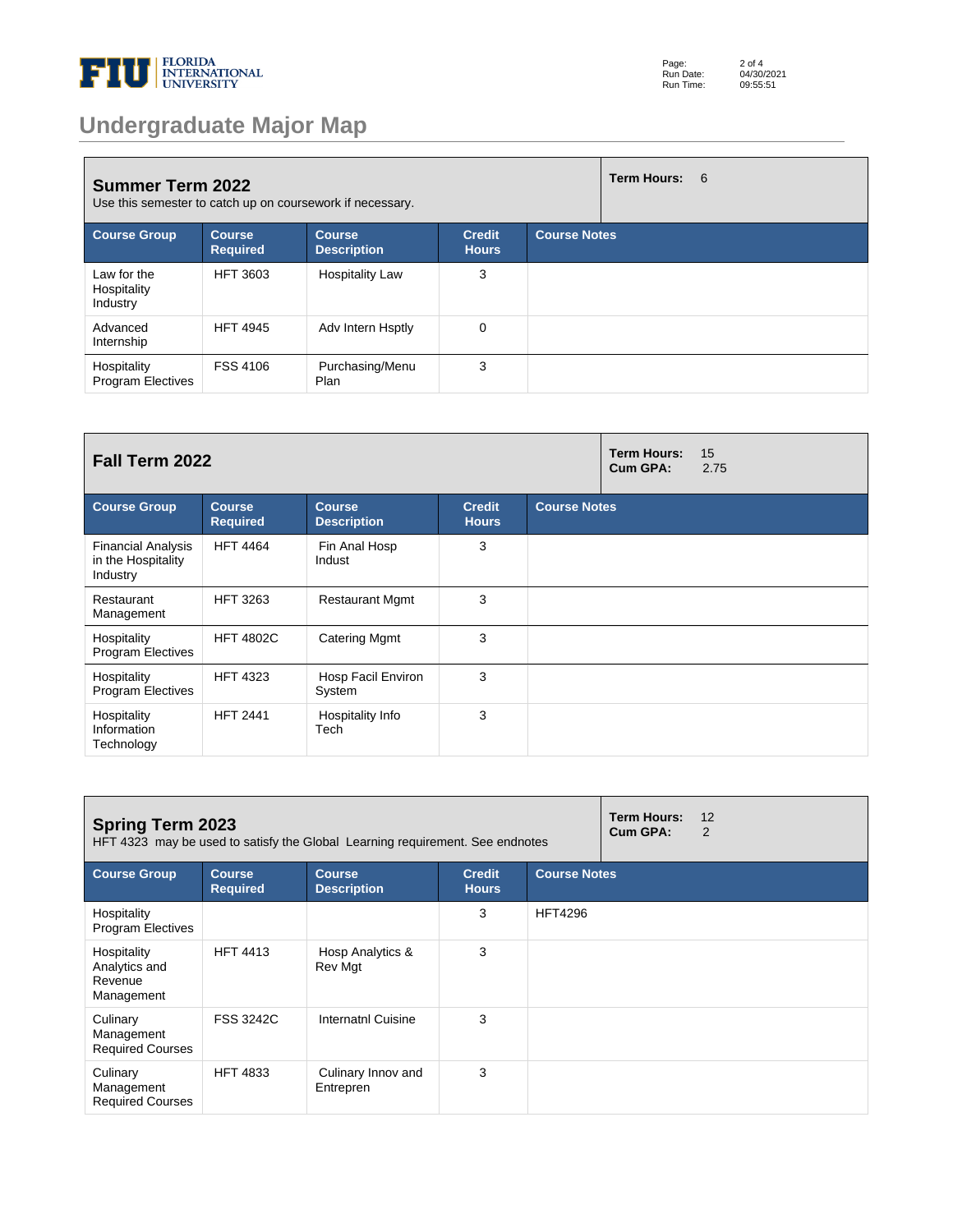

### **Undergraduate Major Map**

| Summer Term 2023<br>Use this Semester to catch up on coursework if necessary. | <b>Cum GPA:</b> | 2.75 |
|-------------------------------------------------------------------------------|-----------------|------|
| <b>Hospitality Industry Experience</b>                                        |                 |      |

#### **General Requirements**

\*Critical Indicator is the minimum grade indicated in specific courses to demonstrate proficiency and progress in major. Earning less than the minimum grade is a trigger for a conversation with advisor.\* 

Transfer students are assumed to have completed an Associates of Arts Degree from a Florida Public Institution or completed 60 credits and the University Core Curriculum Requirements. 

In addition, the following courses are required of incoming transfer students: 

Global Learning Requirement for Transfers: Transfers entering FIU Fall 2011 or later are required to take two Global Learning courses. 

Those who meet University Core Curriculum Requirements prior to entering FIU 

-Two Global Learning Discipline Specific Courses (One of the two may be a Global Learning Foundation Course chosen in consultation with your advisor) 

Those who do not meet University Core Curriculum Requirements prior to entering FIU -One Global Learning Foundation Course (from the University Core Curriculum) -One Global Learning Discipline Specific Course 

Transfer courses may not be used to meet the FIU Global Learning Requirement. For a list of Global learning courses: http://goglobal.fiu.edu 

School of Hospitality and Tourism Management Selected Major Requirements: 

Industry Experience Requirement: 1300 hours - A total of 1300 documented hours of hospitality/ tourism related practical training work experience is required. This includes 300 hours in HFT 4945 Advanced Internship. A minimum of 800 hours must be completed while enrolled in the degree program at FIU. The Advanced Internship must be track-related and approved by an advisor. Work experience documentation is required. Students with extensive industry management experience may apply for a waiver of the 1000 hour work experience and Advanced Internship. 

Hospitality Management offers 6 majors and the option of a general Hospitality major. If one of the 6 majors is chosen, 4 specific major courses are required and 2 major related electives. If the general hospitality option is chosen, the electives may be chosen from any of the courses offered in our program. Students who do not take any of the 6 lower division prerequisites prior to transferring into FIU with 60 credits, will need to take 6 additional credits of major electives if a major is selected.

The 6 majors are:

Beverage Management Culinary Management Hotel/Lodging Management Restaurant/Foodservice Management